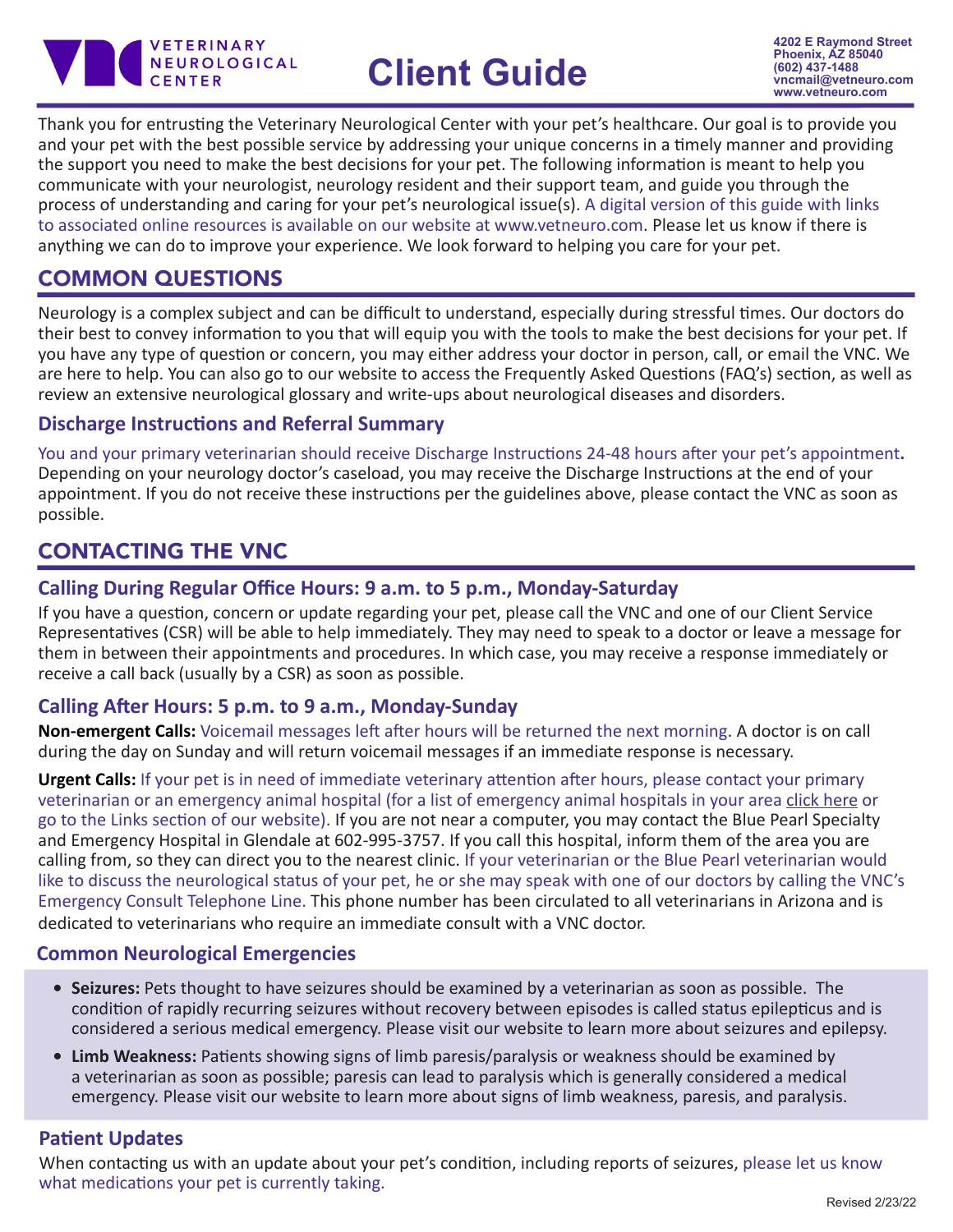## **Corresponding Online between Monday-Sunday, 24 hours per day**

Emails (vncmail@vetneuro.com) or online submissions (wwww.vetneuro.com>Client Forms) will be addressed as soon as possible, usually by the end of the day during regular business hours. All messages will be returned no later than the end of the next business day.

## APPOINTMENT CANCELLATIONS

Please provide 24-hour notice for the cancellation and/or rescheduling of appointments. Should you arrive late for your appointment, our staff will do our best to accommodate you, however, we cannot guarantee your doctor will be able to see you and your pet immediately.

# LAB TEST RESULTS

The return of pet lab test results can vary between 4-14 days and is dependent upon the particular lab tests that were ordered. Fungal cultures can take up to 3 weeks for final results. A CSR will contact you when the final results have been received and reviewed by your doctor. If you are expecting a call and have not heard from the VNC in a timely manner, do not hesitate to contact us.

## PRESCRIPTION REFILLS

For established clients needing prescription refills, you may have your pharmacy fax a Prescription Refill Request to 602-437-5425, or complete our Online Prescription Refill Request Form. Please allow 72 hours for your VNC doctor to review your pet's chart and verify the refill is appropriate. Refills on prescriptions are authorized only during normal office hours.

Please note that needing a refill is often an indication for a recheck appointment, therefore, you may be asked to make an appointment prior to additional refills being authorized. Additionally, you should confirm with your pharmacist that the prescription has been authorized before picking it up.

# WEBSITE RESOURCES

There are many resources on our website that you may find helpful in understanding and treating your pet's neurological condition including neurological signs and diseases section, neurology overview, glossary of terms, services we provide (diagnostic, medical, and surgical), helpful links, and frequently asked questions. Please always feel free to call and/or email us with any questions, concerns, or comments. Some pages which will be helpful when corresponding with our hospital include:

## **Online Correspondence**

| <b>General Correspondence Form</b> | Use this form to submit questions, comments and updates about your pet.<br>Images may also be uploaded, including pet photos for inclusion on our Patient<br>Pictures page of our website.                                                                                  |
|------------------------------------|-----------------------------------------------------------------------------------------------------------------------------------------------------------------------------------------------------------------------------------------------------------------------------|
| <b>Seizure Report</b>              | Use this form to report the details of your pet's seizure(s) to your doctor(s) at<br>the VNC. The doctor(s) will analyze this information and if you have questions<br>or if changes are necessary to your pet's treatment plan, we will contact you<br>shortly.            |
| <b>Prescription Refill Request</b> | Requests to obtain refills for a particular medication may be submitted online<br>using this form. Once you have submitted the form, your medication will be<br>ready for pickup within 3 business days at the VNC or your local pharmacy<br>(depending on your selection). |
| <b>Client Survey</b>               | We strive to provide excellent veterinary care. In a few days following your intial<br>appointment, we will email you a survey to provide us with feedback to help us<br>maintain the quality of service you expect.                                                        |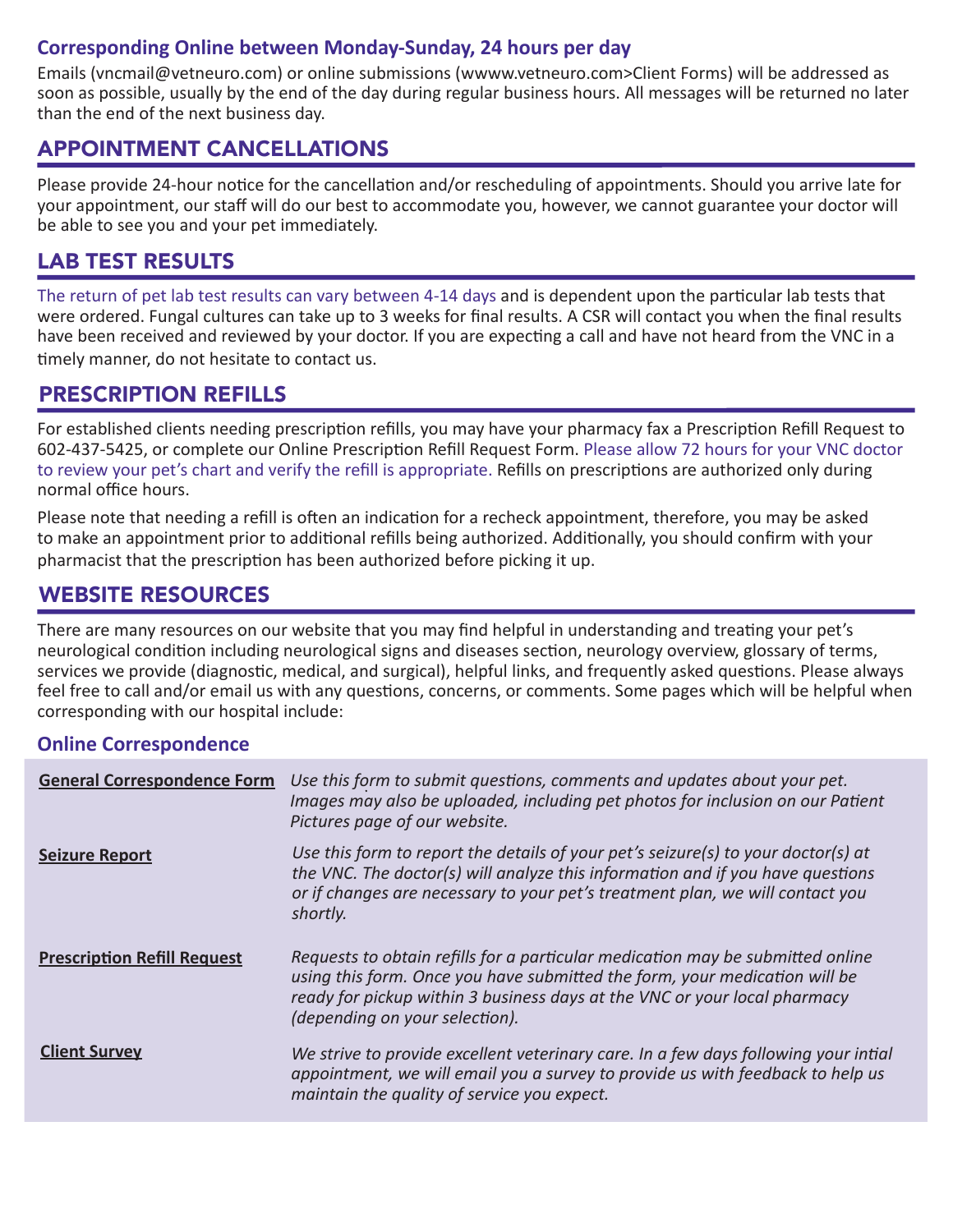## **Additional Online Resources for Clients**

| <b>Understanding Your Pets</b>               | • Neurological Signs and Diseases*          |  |
|----------------------------------------------|---------------------------------------------|--|
| <b>Condition</b>                             | • Neurology Overview                        |  |
|                                              | Glossary<br>$\bullet$                       |  |
| <b>VNC Services</b>                          | • Diagnostic*                               |  |
|                                              | • Treatment (Medical and Surgical)*         |  |
| <b>Patient Services</b>                      | • Urinary Catheter Instructions             |  |
|                                              | • Nasal Atomizer for Midazolam Instructions |  |
| <b>General Questions</b>                     | • Frequently Asked Questions                |  |
|                                              | • Helpful Links                             |  |
| * Section of the website with multiple pages |                                             |  |

# PHARMACEUTICALS - FREQUENTLY ASKED QUESTIONS

## **Where can I find more information about the drugs my pet is taking?**

Drugs can have many different uses, as well as many possible side effects. While the doctor should have discussed both the specific use of the drug your pet is taking and the potential side effects, additonal information about your pet's prescription drugs can be found at [www.plumbsveterinarydrugs.com](http://www.plumbsveterinarydrugs.com) and click on search drugs to search for the drug by name. You can then click on links detailing dosage, interactions, side-effects, and a general overview of the drug called the Veterinary Medication Guide.

#### **When and where should I have a drug compounded?**

Typically, drugs will be compounded when the dosage either needs to be exact or if the dosage is a division too small or difficult to accurately dose using pre-manufactured drugs. Compounded drugs will be compounded at local compounding pharmacies of which a list will be provided so that you can find a pharmacy close to you. Generally, we do not use compounded drugs unless it is absolutely necessary. In order to ensure exact, consistent manufacturing of the drugs we prescribe our patients, we typically use pre-manufactured drugs

## **How do I get drugs at the lowest price possible?**

GoodRx is an online service that allows you to compare prices and find coupons for discounts on prescription drugs. A GoodRx will be provided to you upon check-out if you need to get medications we do not offer at the VNC. For more information and to compare prices and search for coupons go to www.goodrx.com. Additionally, the VNC has compiled a list of pharmacies who have the best prices for specific drugs which can be provided upon request.

# PHARMACEUTICALS - SOME SPECIFIC DRUG INFORMATION

Below is a list of commonly prescribed medication and specific information about those drugs. If you would like learn more about these drugs or others, further information about medications can be found at 1800petmeds.com

## **Bromides - Potassium and Sodium Bromide**

Used as a primary or adjunctive therapy for seizure disorders in dogs to control seizures that are not adequately controlled with other medications such as phenobarbital. The VNC carries Potassium Bromide. The goal of this medication is to have a certain "therapeutic" level of the medication in the patient's bloodstream at all times in order to minimize the occurrence of seizures. Regular blood tests are necessary to monitor this level to make sure the blood concentration is neither too high or low. Transient sedation (lasting up to 3 weeks) may be noticed when starting bromide treatment. When levels are too high, bromide toxicity presents as sedation, ataxia, tremors, and hind limb paresis. Additional side effects include increased appetite with weight gain, increased thirst, increased urination, anorexia, vomiting, and constipation. Any signs of toxicity should be reported to the veterinarian as soon as possible.

## **Diazepam - Valium®**

Anticonvulsant commonly used for immediate treatment of seizures, but can also be used as a sedative, muscle relaxer, and appetite stimlulant. Use in cats is typically avoided due to risk of damage to the liver. Given orally or, to treat active seizures, rectally. If to be given rectally, the doctors and/or technicians will go over how to administer. Common side effects are sedation, increased appetite, ataxia, agitation, and aggresion. Sedative effects can be variable amongst patients. Hepatic (liver) failure has been noted in cats.